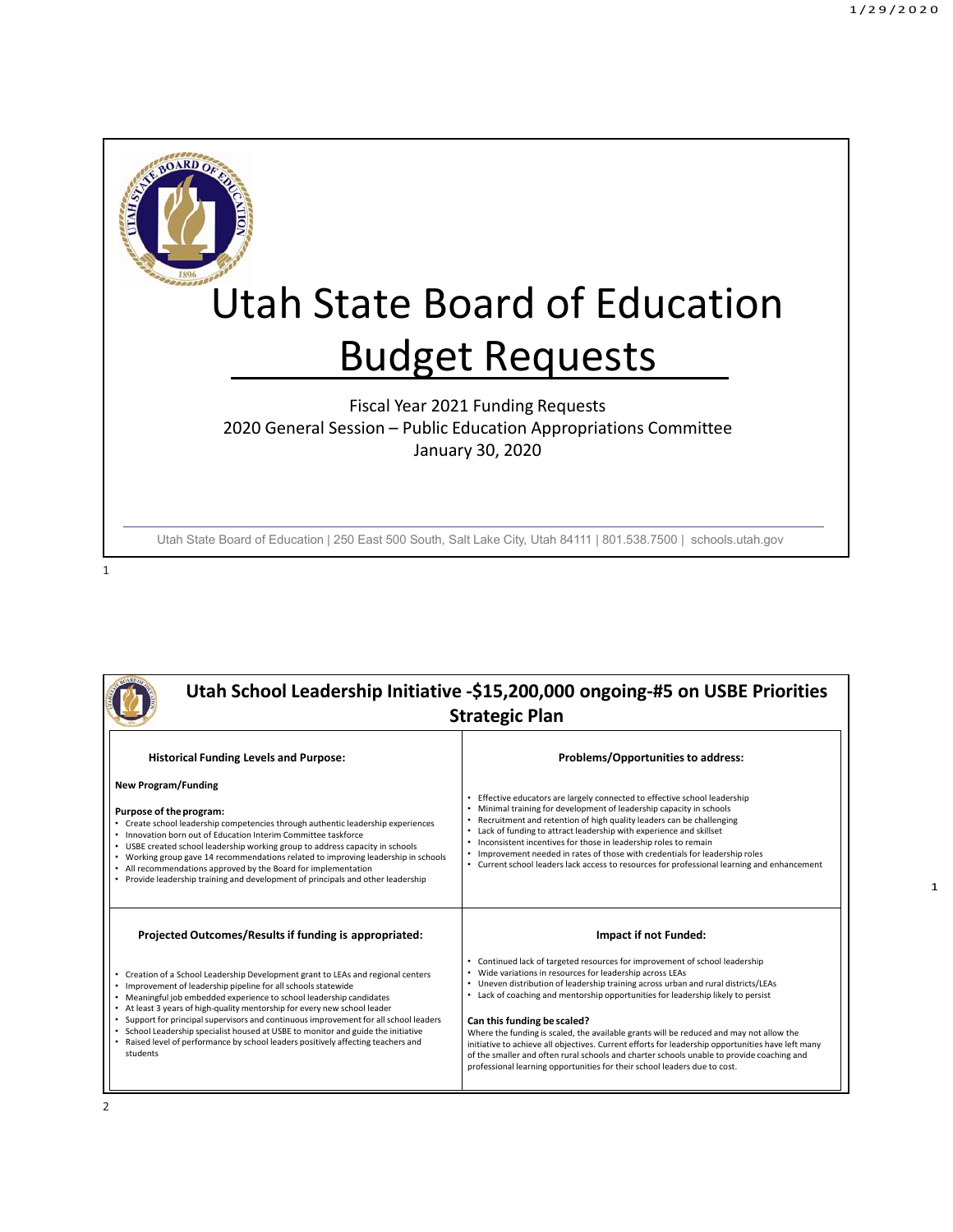2



## **Fiscal Monitors to Safeguard the Integrity of Public Funds ‐\$1,301,400 ongoing**

| <b>Historical Funding Levels and Purpose:</b>                                                                                                                                                                                                                                                                                                                                                                                                                                                | Problems/Opportunities to address:                                                                                                                                                                                                                                                                                                                                                                                                                                                                                               |
|----------------------------------------------------------------------------------------------------------------------------------------------------------------------------------------------------------------------------------------------------------------------------------------------------------------------------------------------------------------------------------------------------------------------------------------------------------------------------------------------|----------------------------------------------------------------------------------------------------------------------------------------------------------------------------------------------------------------------------------------------------------------------------------------------------------------------------------------------------------------------------------------------------------------------------------------------------------------------------------------------------------------------------------|
| <b>New Program/Funding</b><br>Purpose of the program:<br>. 8.0 new FTEs to serve as fiscal monitors within Financial Operations Section<br>Operate as fiscal monitors for all USBE sections<br>• Conduct risk analyses and rigorous monitoring of education spending at all levels<br>Safeguard public funds as appropriated by the Legislature<br>Identification of potential compliance issues for public money<br>• Train/prepare LEA personnel on guidelines for proper program spending | Adequate oversight for approximately 100 state-funded education programs<br>Minimal dedicated administrative dollars to oversee fiscal aspect of programs<br>Inadequate training and technical support for LEAs on proper uses of funds<br>Higher number of audit findings for improper use of program funds<br>Inconsistent internal controls across LEAs<br>Outdated and/or nonexistent policies and procedures for operations and program spending<br>Number of LEAs increasing and related oversight functions along with it |
|                                                                                                                                                                                                                                                                                                                                                                                                                                                                                              |                                                                                                                                                                                                                                                                                                                                                                                                                                                                                                                                  |
| Projected Outcomes/Results if funding is appropriated:                                                                                                                                                                                                                                                                                                                                                                                                                                       | Impact if not Funded:                                                                                                                                                                                                                                                                                                                                                                                                                                                                                                            |

3

## **Benchmark Assessment Grades 4‐6 (Electronic Elementary Reading Tool – SB 73) ‐ \$1,500,000 ongoing**

| <b>Historical Funding Levels and Purpose:</b>                                                                                                                                                                                                                                                                                                                 | Problems/Opportunities to address:                                                                                                                                                                                                                                                                                                                                                                                                                                                                                                                       |
|---------------------------------------------------------------------------------------------------------------------------------------------------------------------------------------------------------------------------------------------------------------------------------------------------------------------------------------------------------------|----------------------------------------------------------------------------------------------------------------------------------------------------------------------------------------------------------------------------------------------------------------------------------------------------------------------------------------------------------------------------------------------------------------------------------------------------------------------------------------------------------------------------------------------------------|
| Current (SFY 2020) funding level: \$2,100,000<br>Funding Level in SFY 2019:<br>\$2.100.000<br>Purpose of the program:<br>• Fulfillment of the requirements in UCA 53F-4-201<br>• USBE required to contract for a Diagnostic Assessment System for Reading<br>• Current program for grades K-3 and seeking to expand to grades 4-6                             | • Acadience Reading has only been available in Utah for grades K-3, not 4-6<br>• Only funding grades K-3 disrupts data collection on literacy in the upper grades<br>• Longitudinal data for teachers on students is not available for grades 4-6<br>• Limited teacher knowledge of student response for reading<br>• Disconnect of data and data sources regarding literacy for students K-6<br>• Varied costs for program and not all districts currently have access<br>• Inefficiencies in reaching students throughout all lower grades for reading |
| Projected Outcomes/Results if funding is appropriated:                                                                                                                                                                                                                                                                                                        | Impact if not Funded:                                                                                                                                                                                                                                                                                                                                                                                                                                                                                                                                    |
| Continued provision of digital tools to LEAs supporting students with reading<br>Expansion of assistance to students with reading difficulties in grades 4-6<br>Consistency for reading help to students across grades K-6<br>Alignment of data on reading progress for all students for K-6<br>• Improved reading performance for children across all grades | • Data on reading and literacy for children across K-6 would likely remain inconsistent<br>Acadience contract would continue to only serve students in grades K-3<br>• LEAs would rely on varied and inconsistent data collection tools for literacy across K-6<br>Can this funding be scaled?<br>If the funding is scaled the program cannot be expanded to serve students in grades 4-6. The<br>cost is what the contract negotiation dictates and, thus, cannot be scaled for this particular<br>request.                                             |